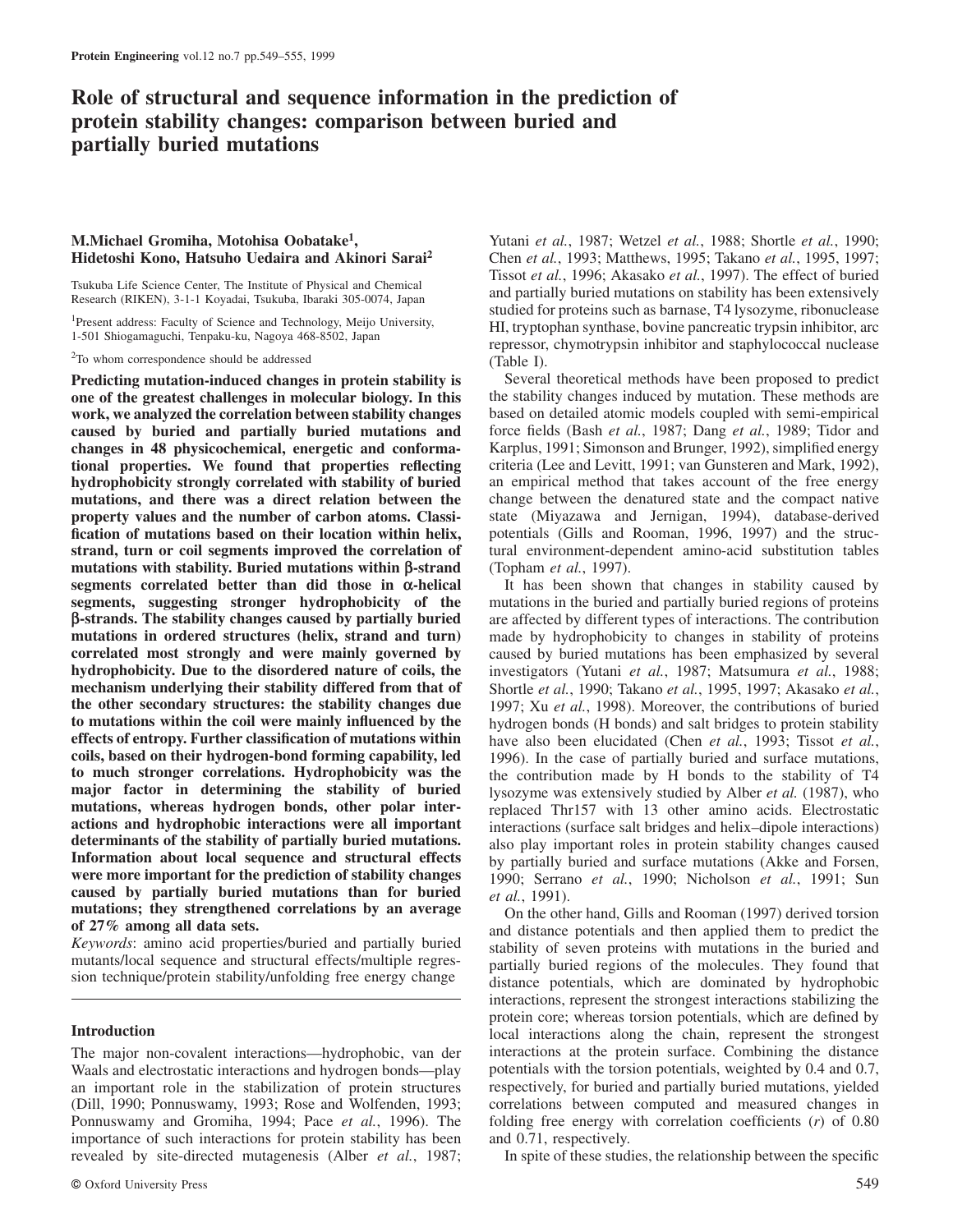| Protein                             | PDB code | Number of mutations |                     |  |  |
|-------------------------------------|----------|---------------------|---------------------|--|--|
|                                     |          | <b>Buried</b>       | Partially<br>buried |  |  |
| Adenylate kinase                    | 1 ANK    | 1                   | 1                   |  |  |
| Arc repressor                       | 1ARO     | 7                   | 24                  |  |  |
| Barnase                             | 1BNI     | 16                  | 37                  |  |  |
| <b>B-Lactamase</b>                  | 1BTL     | $\overline{c}$      | $\Omega$            |  |  |
| Bovine pancreatic trypsin inhibitor | 1BPI     | 1                   | 16                  |  |  |
| Calbindin D9K                       | 4ICB     | $\theta$            | 1                   |  |  |
| Chemotactic protein                 | 1CEY     | $\theta$            | 3                   |  |  |
| Chicken lysozyme                    | 4LYZ     | 16                  | $\overline{2}$      |  |  |
| Chymotrypsin inhibitor              | 2CI2     | 8                   | 24                  |  |  |
| Cytochrome C <sub>2</sub>           | 1C2R     | $\overline{0}$      | $\overline{2}$      |  |  |
| Dihydrofolate reductase             | 1DYJ     | 1                   | 12                  |  |  |
| Growth hormone                      | 1HGU     | $\theta$            | 10                  |  |  |
| Histidine containing protein HPR    | 1POH     | $\theta$            | 3                   |  |  |
| Interleukin 1 <sup>B</sup>          | 1IOB     | $\theta$            | 3                   |  |  |
| Iso-1-cytochrome c                  | 1YCC     | $\overline{2}$      | $\overline{0}$      |  |  |
| Iso-2-cytochrome c                  | 1YEA     | 1                   | $\overline{0}$      |  |  |
| $\lambda$ Cro protein               | 1CRO     | $\theta$            | 8                   |  |  |
| $\lambda$ repressor                 | 1LRP     | $\theta$            | 8                   |  |  |
| P22 Tailspike protein               | 1TYU     | $\theta$            | 3                   |  |  |
| Phosphoglycerate kinase             | 3PGK     | 1                   | $\theta$            |  |  |
| Ribonuclease HI                     | 2RN2     | 11                  | 17                  |  |  |
| Ribonuclease T1                     | 1RN1     | 1                   | $\overline{4}$      |  |  |
| ROP protein                         | 1ROP     | $\Omega$            | $\overline{2}$      |  |  |
| Staphylococcal nuclease             | 1STN     | 55                  | 90                  |  |  |
| Subtilisin BPN'                     | 1SUP     | 1                   | 3                   |  |  |
| Subtilisin inhibitor                | 2SSI     | 5                   | 6                   |  |  |
| T4 Lysozyme                         | 2LZM     | 29                  | 33                  |  |  |
| Tryptophan synthase                 | 1WSY     | 45                  | 8                   |  |  |
| Ubiquitin                           | 1UBO     | $\overline{4}$      | $\overline{0}$      |  |  |

properties of amino acid residues and the stability (in terms of melting temperature and free energy) of protein mutants has yet to be fully explored. In the present work, we analyzed the correlation between stability changes of proteins caused by buried and partially buried mutations and the changes in 48 physicochemical, energetic and conformational properties. Multiple regression analysis was performed with selected groups of three properties obtained from among all possible combinations of the total 48. Finally, inclusion of information about local sequence and structural effects increased the *r* value of partially buried mutations to 0.97, which reflects a higher level of accuracy than has been obtained using other published methods. We observed that hydrophobicity is the major factor with respect to buried mutations, but hydrogen bonds, other polar interactions and hydrophobic interactions are all important determinants of the stability changes caused by partially buried mutations.

# **Materials and methods**

### *Database*

A database was set up for protein mutants from 103 different proteins. It includes the thermodynamic data for more than 4000 mutants (Gromiha *et al.*, 1999). In the present study, we selected data for different solvent accessibility between: (i) 0 and 2% for completely buried mutations; (ii) 2 and 20% for intermediate between buried and partially buried mutations; (iii) 20 and 50% for partially buried mutations and (iv) more than 50% for exposed mutations. We considered the data for all pH values in the native state.

Furthermore, we have used a subset of data obtained for

pH values between 5 and 9 in our analysis and the number of buried and partially buried mutations for each protein is given in Table I. The complete information is available at http://www.rtc.riken.go.jp/~gromiha/table.html and the experimental data ( $\Delta T_{\text{m}}$ ,  $\Delta \Delta G$  and  $\Delta \Delta G^{\text{H}_2\text{O}}$ ) can be obtained at the URL, http://www.rtc.riken.go.jp/protherm.html (Gromiha *et al.*, 1999). We then subdivided the data set into hydrophobic mutations and mutations in selected secondary structural regions (helix, strand, coil or turn). Mutations were defined as hydrophobic when both the mutant and wild-type residues were hydrophobic; Ala, Cys, Phe, Gly, Ile, Leu, Met, Val, Trp and Tyr were considered to be hydrophobic (nonpolar), and all other residues were considered to be polar.

# *Computation of accessibility*

Solvent accessibility  $(\%)$  was defined as the ratio of the solvent accessible surface area (ASA) of a residue in the native state and that of the residue in an extended tripeptide (Ala-X-Ala) conformation. The solvent accessible surface areas of all atoms were computed using the program ASC (Eisenhaber and Argos, 1993; Eisenhaber *et al.*, 1995) with the van der Waals radii of the atoms given by Ooi *et al.* (1987). The extended state coordinates were computed using the ECEPP/2 algorithm (Momany *et al.*, 1975) with the dihedral angles of Oobatake and Ooi (1993).

# *Amino acid properties*

It has been shown that there are specific cooperativities among amino acid residues, which due to similarities in their various physical, chemical, energetic and conformational properties, enable them to preserve their specific, preferred environments and spatial positions in the folded conformation of proteins (Prabakaran and Ponnuswamy, 1979). We considered a set of 48 diverse amino acid properties, which fall into various clusters analyzed by Tomii and Kanehisa (1996). Detailed descriptions of the properties have already been published (Gromiha and Ponnuswamy, 1993; Oobatake and Ooi, 1993) and the numerical values are available at http://www.rtc.riken. go.jp/~gromiha/table.html. The selected 48 amino acid properties were normalized between 0 and 1.

### *Computation procedure*

We computed the mutation-induced changes in property values,  $\Delta P(i)$ , using the equation,

$$
\Delta P(i) = P_{\text{mut}}(i) - P_{\text{WT}}(i) \tag{1}
$$

where  $P_{\text{mut}}(i)$  and  $P_{\text{WT}}(i)$  are, respectively, the normalized property value of the *i*th mutant and wild-type residues; *i* varies from 1 to *N*; *N* being the total number of mutants. The computed differences in property values (∆*P*) were related to the changes in experimental stability values ( $\Delta T_{\text{m}}$ ,  $\Delta \Delta G$  or  $\Delta$ Δ $G$ <sup>H<sub>2</sub>O</sup>) using the correlation coefficient.

# *Local sequence and structural effects*

The effect of local sequence,  $P_{\text{seq}}(i)$ , was included using the equation

$$
P_{\text{seq}}^{(i)} = \left[ \sum_{j=i-k}^{j=i+k} P_j(i) \right] - P_{\text{mut}}^{(i)}, \tag{2}
$$

where  $P_{\text{mut}}(i)$  is the property value of the *i*th mutant residue, and  $\Sigma P_j(i)$  is the total property value of a segment of  $(2k + 1)$ residues, ranging from  $i - k$  to  $i + k$  about the *i*th wild-type residue. We used windows of 3 and 9 ( $k = 1, 4$ ) residues to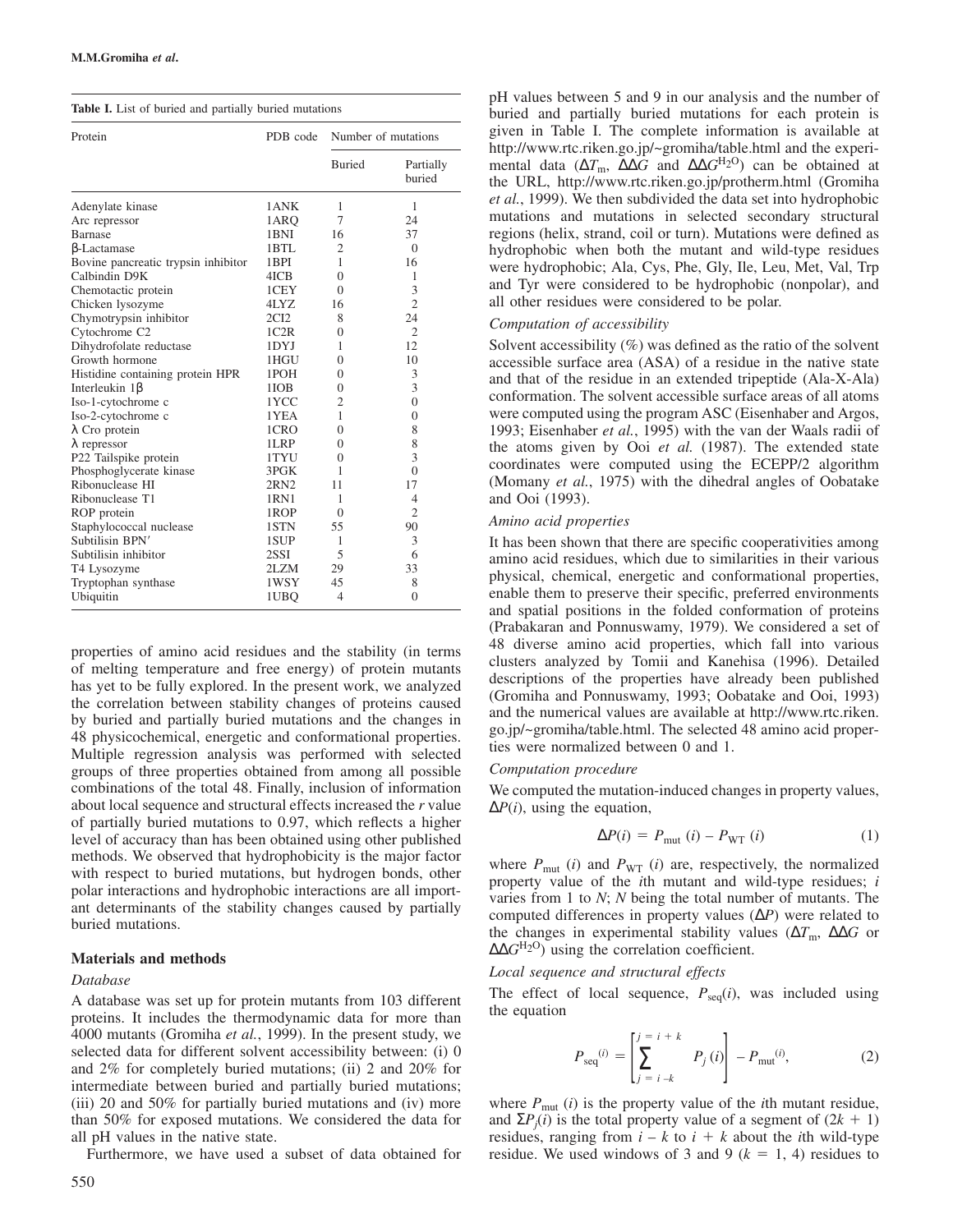include the influence of short and medium-range interactions (Ponnuswamy *et al.*, 1973, 1980; Gromiha and Selvaraj, 1997).

The structural information was included as follows. Each residue in the protein was represented by its  $C_{\alpha}$  atom. Using the  $C_{\alpha}$  coordinates, a volume with a radius of 8 Å was fixed around the mutant residue, and the residues occurring within this volume were identified. From the analysis of a set of three-dimensional structures of globular proteins, Manavalan and Ponnuswamy (1977, 1978) showed that the influence of each residue over the surrounding medium extends effectively up to 8 Å; hence, we used an 8 Å radius rather than 6 or 10 Å, as was previously used for barnase (Serrano *et al.*, 1992) and staphylococcal nuclease (Shortle *et al.*, 1990), respectively. The residues surrounding the mutant residue were assigned their property values, and the total property value,  $P_{\text{sur}}(i)$ , was computed using the equation

$$
P_{\text{sur}}^{(i)} = \sum_{j} n_{ij} \cdot P_{j} \tag{3}
$$

where  $n_{ij}$  is the total number of type *j* residues surrounding the *i*th residue of the protein, and  $P_j$  is the property value of the type *j* residue. The structural information,  $P_{\text{str}}(i)$ , was included using the equation

$$
P_{\rm str}(i) = P_{\rm sur}(i) - P_{\rm mut}(i),\tag{4}
$$

where  $P_{\text{mut}}(i)$  is the property value of the *i*th mutant residue. The computed  $P_{\text{seq}}(i)$  and  $P_{\text{str}}(i)$  were related to the changes in experimental stability values ( $\Delta T_m$ ,  $\Delta \Delta G$  or  $\Delta \Delta G^{H_2O}$ ) using correlation coefficients.

### **Results**

The investigation was carried out on four groups of data for different ASA, (i) 0–2, (ii) 2–20, (iii) 20–50 and (iv) 50– 100%, and three measures of stability: (i) changes in thermal stability,  $\Delta T_{\text{m}}$ ; (ii) unfolding Gibbs free energy changes ( $\Delta \Delta G$ ) based on thermal denaturation; and (iii) unfolding Gibbs free energy changes ( $ΔΔG<sup>H2O</sup>$ ) based on denaturant denaturation. Analyses of the correlations between amino acid properties and ∆*T*m, ∆∆*G* and ∆∆*G*H2O were carried out for hydrophobic mutations and subsets based on the secondary structures, helix, strand, coil and turn. Considering group (ii), we found that for  $\Delta T_{\text{m}}$ , the highest correlation coefficients obtained were similar to group (i) for hydrophobic and strand mutations; the levels were similar to group (iii) for the whole dataset and mutations in helical segments. Hence, the results were intermediate between groups (i) and (iii). Furthermore, no significant correlation was obtained for all subsets of group (iv). The results obtained for groups (i) (buried; 0–2%) and (iii) (partially buried; 20–50%) are distinct and highly significant for the understanding of the mechanism of stability and, hence, we present the results for these two groups of mutations in detail. We have performed the analysis using the dataset of all pH and a subset of data for pH values between 5 and 9. We found that the subset of data improved the correlation up to 0.1 and the major results and conclusions are similar. Hence, we discuss the results pertinent to pH values from 5 to 9.

# *Correlation of stability with properties of amino acids*

We observed a significant correlation for several properties of amino acids and stability. The results are similar for each of the three measures of stability—∆*T*<sub>m</sub>, ∆∆*G* and ∆∆*G*<sup>H<sub>2</sub>O</sup>. Hence, we only discuss the results obtained for Δ*T*<sub>m</sub>.

The correlation coefficients (*r*), relating changes in each of

the selected 13 properties (Eqn 1) to experimental  $\Delta T_m$  values, are given in Table II. In the case of buried mutations, the chromatographic index  $(R_f,$  the characteristic migration rate in a solvent-absorbent system) has the highest value  $(r = 0.59)$ . Surrounding hydrophobicity  $(H_p)$ , bulkiness  $(B_l)$ , the ratio of side chain volume to length), normalized consensus hydrophobicity  $(H_{nc})$ , long range non-bonded energy  $(E_l)$ , mean r.m.s. fluctuation displacement (*F*), solvent accessible reduction ratio  $(R_a)$ , average number of surrounding residues  $(N_s)$ , unfolding solvent accessible surface area change (∆*ASA*), unfolding entropy change of hydration (–*T*∆*S*<sup>h</sup> ), and unfolding hydration heat capacity change (ΔC<sub>ph</sub>) are the other 10 properties that correlate significantly ( $|r \mid > 0.5$ ) with  $\Delta T_{\text{m}}$  (Table II).

In the case of partially buried mutations, the correlation was poor when the analysis was carried out with the complete data set. Hence, we divided the data set into hydrophobic mutations and several subgroups based on different secondary structures to perform the analysis. The computed single-property correlations for buried and partially buried mutations for selected properties are included in Table II.

When we generated 48 sets of random numbers, and calculated the correlation with the experimental stability changes ( $\Delta T_{\text{m}}$ ,  $\Delta \Delta G$  and  $\Delta \Delta G^{\text{H}_2\text{O}}$ ), the average *r* value fell within a range between  $0.07 \pm 0.05$  and  $0.39 \pm 0.18$  for all data sets, which emphasizes the validity of selecting various amino acid properties.

### *Mutation in helical segments*

Considering the mutations in helical segments of partially buried mutations, the strongest positive correlation was observed for ∆*ASA*, whereas the strongest negative correlation was for  $-T\Delta S_c$  (Table II). Three other properties,  $-T\Delta S_h$ ,  $\Delta C_{ph}$ and  $V^0$ , also showed significant correlations ( $r > 0.5$ ). We noted that all of these properties were related to thermodynamic parameters, and that the conformational parameter,  $P_{\alpha}$ , was not correlated with stability, as was the case for buried mutations.

### *Mutations in strand segments*

When we analyzed the effects of partially buried mutations within strand segments, β-strand tendency  $(P<sub>β</sub>)$  showed the strongest single-property correlation with  $\Delta T_{\text{m}}$  (*r* = 0.67). Interestingly, properties responsible for accessibility and long range interactions  $(R_a, H_p, B_l \text{ and } N_s)$  also correlated significantly  $(r > 0.5)$  with experimental thermal stability, which demonstrates the importance of long range interactions for the stability of globular proteins (Gromiha and Selvaraj, 1997, 1998, 1999a,b; Selvaraj and Gromiha, 1998). We found that *F*,  $P_c$ ,  $P_t$  and  $\alpha_c$  had strong negative correlations with  $\Delta T_m$ . Thus, strand  $(P_\beta)$  and coil  $(P_c)$  tendency (Fasman, 1989) have opposing influences on stability. In buried mutations, longrange non-bonded energy, *E*<sup>l</sup> , correlated most strongly with  $\Delta T_{\text{m}}$ .

#### *Mutations in coil regions*

No significant correlation was observed between any of the amino acid properties and  $\Delta T$ <sub>m</sub> when partially buried mutations within coil regions were treated as a single group. Mutations within regions of a coil were, therefore, further subdivided based on the H-bond forming capability of the amino acids involved: set 1 included mutations from a residue with Hbond forming capability (hb) to another hb residue (hb $\rightarrow$ hb); set 2 included mutations from a residue without H-bond forming capability (nhb) to another nhb residue (nhb→nhb);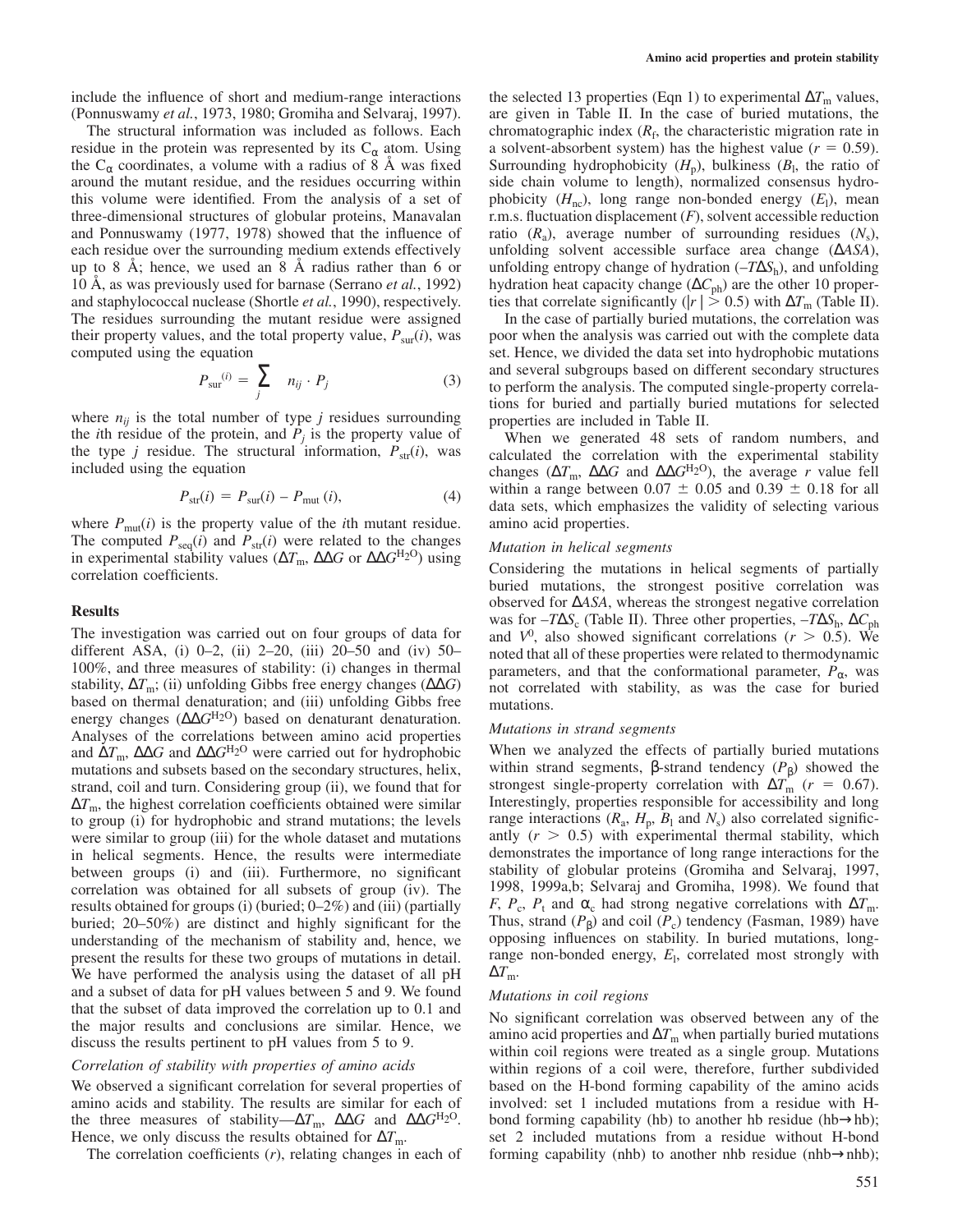**Table II.** Single property correlation with stability of buried and partially buried protein mutants

|                       | No Property                           |                 | Correlation coefficient, r |                 |                    |                  |              |              |                    |                                           |                 |                 |                    |                 |
|-----------------------|---------------------------------------|-----------------|----------------------------|-----------------|--------------------|------------------|--------------|--------------|--------------------|-------------------------------------------|-----------------|-----------------|--------------------|-----------------|
|                       | $\Delta T_{\rm m}$                    |                 |                            |                 |                    | $\Delta\Delta G$ |              |              |                    | $\Delta\Delta G^{\mathrm{H}_2\mathrm{O}}$ |                 |                 |                    |                 |
|                       |                                       |                 | All                        | Hyd             | Helix              | Strand           | All          | Hyd          | Helix              | Strand                                    | All             | Hyd             | Helix              | Strand          |
| <b>Buried mutants</b> |                                       |                 |                            |                 |                    |                  |              |              |                    |                                           |                 |                 |                    |                 |
| $\mathbf{1}$          | $H_{\rm p}$                           |                 | 0.50                       | 0.55            | 0.55               | 0.54             | 0.52         | 0.51         | 0.61               | 0.46                                      | 0.68            | 0.55            | 0.32               | 0.74            |
| $\overline{c}$        | $M_{\rm w}$                           |                 | 0.32                       | 0.51            | 0.31               | 0.44             | 0.36         | 0.56         | 0.40               | 0.81                                      | 0.30            | 0.56            | 0.48               | 0.39            |
| 3                     | $B_1$                                 |                 | 0.52                       | 0.65            | 0.55               | 0.61             | 0.55         | 0.64         | 0.58               | 0.78                                      | 0.56            | 0.64            | 0.58               | 0.68            |
| 4                     | $R_{\rm f}$                           |                 | 0.59                       | 0.61            | 0.59               | 0.57             | 0.66         | 0.64         | 0.68               | 0.57                                      | 0.72            | 0.65            | 0.60               | 0.78            |
| 5                     | $H_{\rm nc}$                          |                 | 0.50                       | 0.51            | 0.52<br>0.59       | 0.49<br>0.68     | 0.54<br>0.54 | 0.48         | 0.56               | 0.37                                      | 0.66            | 0.48            | 0.16<br>0.16       | 0.72            |
| 6<br>7                | $E_1$                                 |                 | 0.57<br>0.03               | 0.60<br>$-0.12$ | 0.01               | $-0.23$          | 0.25         | 0.51<br>0.12 | 0.64<br>0.26       | 0.53<br>$-0.01$                           | 0.67<br>$-0.17$ | 0.46<br>0.32    | 0.37               | 0.75<br>$-0.33$ |
| 8                     | $P_{\alpha}$<br>F                     |                 | $-0.53$                    | $-0.58$         | $-0.61$            | $-0.55$          | $-0.61$      | $-0.62$      | $-0.73$            | $-0.58$                                   | $-0.67$         | $-0.63$         | $-0.61$            | $-0.74$         |
| 9                     | $R_{\rm a}$                           |                 | 0.56                       | 0.57            | 0.54               | 0.56             | 0.58         | 0.52         | 0.59               | 0.54                                      | 0.54            | 0.50            | 0.23               | 0.61            |
| 10                    | $N_{\rm s}$                           |                 | 0.50                       | 0.54            | 0.55               | 0.63             | 0.44         | 0.42         | 0.54               | 0.48                                      | 0.67            | 0.51            | 0.23               | 0.73            |
| 11                    | $\triangle$ ASA                       |                 | 0.50                       | 0.61            | 0.57               | 0.53             | 0.58         | 0.66         | 0.66               | 0.67                                      | 0.65            | 0.61            | 0.59               | 0.74            |
| 12                    | $-T\Delta S_h$                        |                 | 0.52                       | 0.66            | 0.54               | 0.57             | 0.60         | 0.72         | 0.61               | 0.72                                      | 0.64            | 0.61            | 0.57               | 0.74            |
| 13                    | $\Delta C_{\rm ph}$                   |                 | 0.57                       | 0.68            | 0.63               | 0.53             | 0.65         | 0.70         | 0.69               | 0.65                                      | 0.71            | 0.62            | 0.55               | 0.80            |
|                       |                                       |                 |                            |                 |                    |                  |              |              |                    |                                           |                 |                 |                    |                 |
|                       | <b>Partially buried mutants</b>       | Hyd             | Helix                      | Strand          | Coil               | Hyd              | Helix        | Strand       | Coil               | Hyd                                       | Helix           | Strand          | Coil               | Turn            |
|                       |                                       |                 |                            |                 |                    |                  |              |              |                    |                                           |                 |                 |                    |                 |
| 1                     | Hp                                    | 0.50            | 0.43                       | 0.60            | $-0.19$            | 0.64             | 0.45         | 0.52         | $-0.29$            | 0.40                                      | 0.48            | 0.40            | $-0.09$            | 0.60            |
| $\mathfrak{2}$        | $pH_i$                                | $-0.18$         | 0.23                       | 0.13            | 0.23               | 0.18             | 0.38         | 0.56         | 0.12               | $-0.34$                                   | $-0.07$         | $-0.15$         | 0.07               | $-0.29$         |
| 3                     | B <sub>1</sub>                        | 0.41            | 0.45                       | 0.59            | $-0.11$            | 0.54             | 0.48         | 0.45         | $-0.41$            | 0.44                                      | 0.49            | 0.53            | $-0.11$            | 0.28            |
| $\overline{4}$        | $P_\alpha$                            | 0.09            | $-0.09$                    | 0.17            | $-0.14$            | 0.21             | $-0.01$      | 0.18         | $-0.30$            | 0.28                                      | 0.28            | 0.56            | $-0.06$            | 0.22            |
| 5                     | $P_{\beta}$                           | 0.41            | 0.42                       | 0.67            | $-0.29$            | 0.50             | 0.48         | 0.43         | $-0.39$            | 0.31                                      | 0.28            | 0.23            | $-0.18$            | 0.60            |
| 6                     | $P_{t}$                               | $-0.33$         | $-0.21$                    | $-0.53$         | 0.19               | $-0.51$          | $-0.32$      | $-0.54$      | 0.36               | $-0.39$                                   | $-0.44$         | $-0.53$         | 0.15               | $-0.33$         |
| $\tau$                | $P_{\rm c}$                           | $-0.30$         | $-0.16$                    | $-0.54$         | 0.26               | $-0.48$          | $-0.26$      | $-0.45$      | 0.48               | $-0.38$                                   | $-0.43$         | $-0.62$         | 0.12               | $-0.40$         |
| 8                     | F                                     | $-0.45$         | $-0.27$                    | $-0.71$         | 0.03               | $-0.52$          | $-0.30$      | $-0.55$      | 0.13               | $-0.47$                                   | $-0.58$         | $-0.53$         | 0.16               | $-0.40$         |
| 9                     | $R_{\rm a}$                           | 0.44            | 0.32                       | 0.65            | 0.06               | 0.55             | 0.32         | 0.40         | $-0.01$            | 0.33                                      | 0.44            | 0.50            | $-0.15$            | 0.63            |
| 10                    | $N_{\rm s}$                           | 0.50            | 0.46                       | 0.50            | $-0.06$            | 0.66             | 0.47         | 0.44         | $-0.04$            | 0.27                                      | 0.31            | 0.23            | $-0.10$            | 0.57            |
| 11                    | $\frac{\alpha_c}{V^0}$                | $-0.26$         | $-0.40$                    | $-0.50$         | $-0.03$            | $-0.16$          | $-0.49$      | $-0.38$      | $-0.07$            | $-0.04$                                   | 0.03            | 0.08            | 0.02               | $-0.29$         |
| 12                    |                                       | 0.29            | 0.52                       | 0.31            | $-0.09$            | 0.12             | 0.57         | 0.41         | $-0.43$            | 0.54                                      | 0.44            | 0.51            | $-0.05$            | 0.25            |
| 13                    | $H_{\rm gm}$                          | 0.54            | 0.33                       | 0.45            | $-0.12$            | 0.66             | 0.34         | 0.40         | $-0.14$            | 0.26                                      | 0.32            | 0.18            | $-0.01$<br>$-0.09$ | 0.46            |
| 14<br>15              | $\triangle$ ASA                       | 0.35            | 0.60                       | 0.48            | $-0.15$            | 0.23             | 0.58         | 0.43         | $-0.52$            | 0.54                                      | 0.61            | 0.60            |                    | 0.46            |
|                       | $-T\Delta S_{\rm h}$                  | 0.27            | 0.60<br>0.52               | 0.41<br>0.48    | $-0.22$<br>$-0.20$ | 0.12<br>0.35     | 0.63<br>0.50 | 0.47         | $-0.54$<br>$-0.41$ | 0.51<br>0.52                              | 0.47<br>0.51    | 0.49            | $-0.08$<br>$-0.15$ | 0.38<br>0.40    |
| 16<br>17              | $\Delta C_{\rm ph}$<br>$-T\Delta S_c$ | 0.37<br>$-0.23$ | $-0.52$                    | $-0.26$         | 0.41               | 0.07             | $-0.30$      | 0.43<br>0.04 | 0.63               | $-0.55$                                   | $-0.61$         | 0.41<br>$-0.54$ | 0.26               | $-0.40$         |
|                       |                                       |                 |                            |                 |                    |                  |              |              |                    |                                           |                 |                 |                    |                 |

The largest correlation coefficients are shown in boldface; hyd, hydrophobic mutation; mutation in turn segments has significant number of data only for ∆∆*G* H2O of partially buried mutations.

*H*p , Surrounding hydrophobicity (Ponnuswamy, 1993); *M*w, molecular weight (Sober, 1970); p*H*<sup>i</sup> , isoelectric point; *B*<sup>l</sup> , bulkiness; *R*<sup>f</sup> , chromatographic index (Zimmerman *et al.*, 1968);  $H_{\text{nc}}$ , normalized consensus hydrophobicity (Eisenberg *et al.*, 1982);  $E_{\text{I}}$ , long range non-bonded energy (Oobatake and Ooi, 1977); *P*<sub>α</sub>, *P*<sub>β</sub>, *P*<sub>t</sub> and *P*<sub>c</sub> are, respectively, α-helical, β-structure, turn and coil tendencies (Chou and Fasman, 1978); *F*, mean r.m.s. fluctuational displacement (Bhaskaran and Ponnuswamy, 1984); *R*<sub>a</sub>, solvent accessible reduction ratio (Rose *et al.*, 1985); *N*<sub>s</sub>, average number of surrounding residues (Manavalan and Ponnuswamy, 1978);  $\alpha_c$ , power to be at the C-terminal of  $\alpha$ -helix (Chou and Fasman, 1978);  $V^0$ , partial specific volume (Iqbal and Verrall, 1988);  $H_{gm}$ , combined surrounding hydrophobicity (globular and membrane; Ponnuswamy and Gromiha, 1993); ∆*ASA*, solvent accessible surface area for unfolding; –*T*∆*S*<sup>h</sup> , unfolding entropy change of hydration; ∆*C*ph, unfolding hydration heat capacity change; –*T*∆*S*<sup>c</sup> , unfolding entropy changes of chain (tables 7 and 8 in Oobatake and Ooi, 1993).

set 3 contained mutations from an hb residue to a nhb residue (hb→nhb); and set 4 contained mutations from a nhb residue to an hb residue (nhb→hb). We considered Asp, Cys, Glu, His, Lys, Met, Asn, Gln, Arg, Ser, Thr, Trp and Tyr to belong to the hb group, as suggested by Vogt *et al.* (1997).

Within set 1, the strongest positive and negative correlations were with  $-T\Delta S_c$  ( $r = 0.72$ ) and  $C_a$  ( $r = -0.91$ ), respectively. ∆*H*<sup>h</sup> , *E*sm and ∆*G*<sup>h</sup> also showed significant positive correlations with  $\Delta T_{\text{m}}$ , while  $\Delta H_c$  showed a strong negative correlation  $(r = -0.83)$ . Thus stability is favored by the chain entropic contribution (–*T*∆*S*<sup>c</sup> ) and disfavored by chain enthalpic terms (∆*H*<sup>c</sup> ). Multiple regression analysis strengthened the correlation  $(r = 0.95)$ , and inclusion of local sequence information yielded a still stronger correlation ( $r = 0.97$ ).

The single-property correlations for set 2 were weak, but significant single-property correlations were obtained for sets 3 and 4. Inclusion of local sequence information increased *r* values to 0.97, 0.78 and 0.95, respectively, for sets 2, 3 and 4. A similar strengthening of the correlation with stability was obtained when structural information was included.

# **Discussions**

### *Role of hydrophobicity in stability of buried mutation*

A perusal of the top four properties  $(R_f, E_l, R_a$  and  $\Delta C_{ph}$ ) that showed the strongest correlation with  $\Delta T_m$  and  $\Delta \Delta G$  of buried mutation shows that for all of the properties, the nonpolar residues (A, V, M, Y, I, W, L and F) had higher values; charged residues had lower values; and polar residues had intermediate values. Also, we observed a direct relation between property values and the number of carbon atoms. For instance, considering the negatively charged residues, Asp and Glu, the Glu residue, which has more carbon atoms than Asp, acquires a higher value. Similar trends were observed between Lys and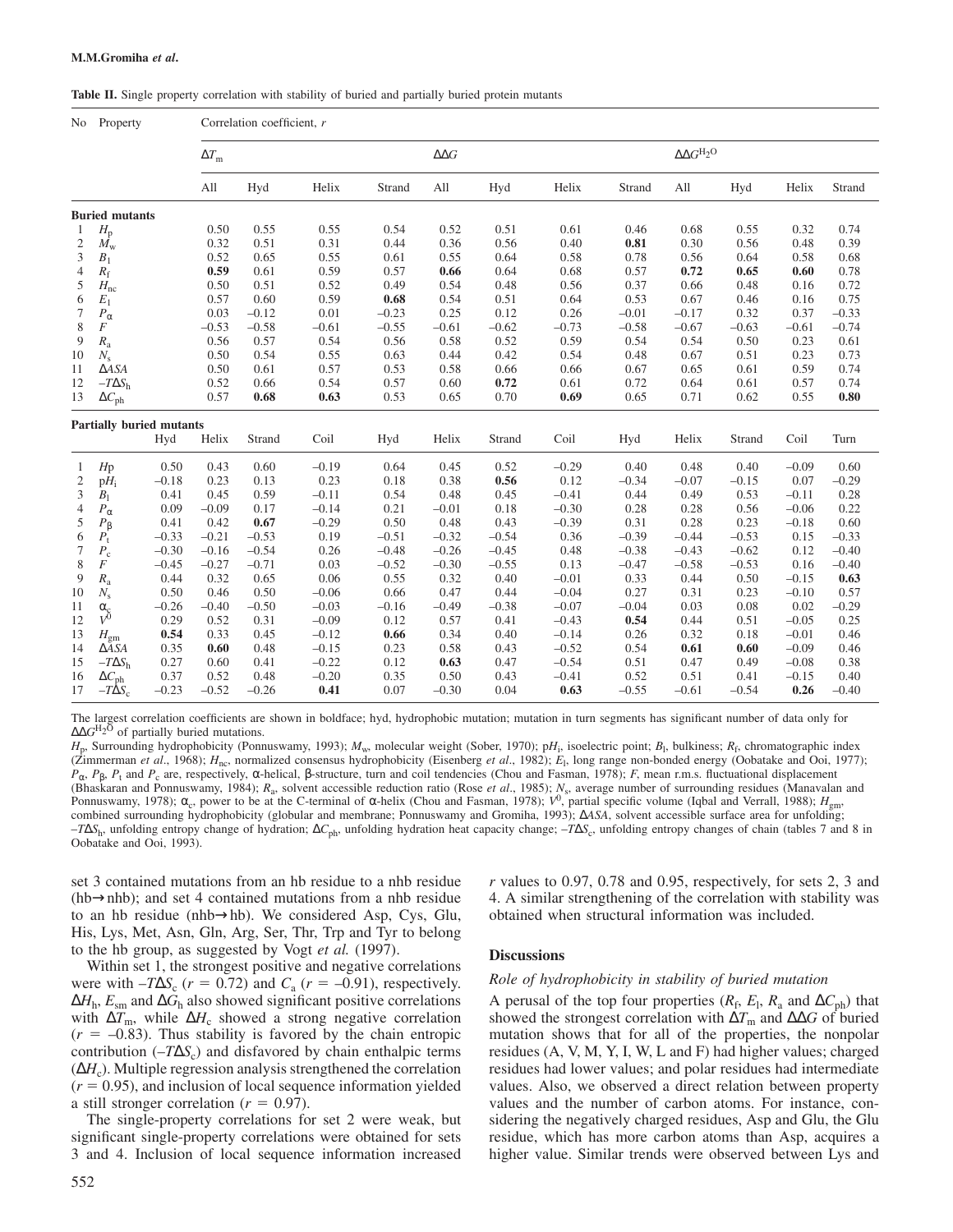

**Fig. 1.** The relationship among subgroups for all 48 properties with respect to ∆ $G<sup>H2O</sup>$ . The relation between *r* values obtained for partially buried hydrophobic mutations and for partially buried mutations within secondary structures: (i) helix; (ii) strand; (iii) turn; and (iv) coil.

Arg  $[P(Arg) > P(Lys)]$  and between Asn and Gln  $[P(Gln) >$ P(Asn)], among others. An in-depth analysis of nonpolar residues shows a similar pattern:  $P(AIa) > P(GIy)$ ;  $P(Leu)$  $P(Val)$ ;  $P(IIe) > P(Val)$ ; and  $P(Trp) > P(Tyr)$ . Thus, hydrophobic residues play a major role in explaining the changes in stability caused by buried mutations, which is consistent with the well-known fact that hydrophobicity, defined as a measure of transfer free energy change, varies linearly with the number of methylene carbons (Tanford, 1980).

With respect to ΔΔ*G*<sup>H<sub>2</sub>O</sup>, we observed a better singleproperty correlation for buried mutations in β-strand segments than for those in α-helical segments (Table II), which may be due to the stronger hydrophobicity of β-strands (Ponnuswamy *et al.*, 1980; Gromiha and Ponnuswamy, 1995). These authors showed that β-strand segments have higher average  $H_p$  values than do α-helical segments, which explains the stronger hydrophobicity of β-strands and the stronger correlation between mutations within β-strand regions and stability.

# *Subgrouping secondary structures strengthens correlation for partially buried mutations*

The analysis carried out based on the secondary structure (helix, strand, coil and turn) yielded good correlations between amino acid properties and protein stability changes caused by partially buried mutations (Table II); moreover, multiple regression analysis using three properties substantially strengthened these correlations. When the analysis was carried out using the complete data set, the correlation was poor (data not shown), which may have been due to combining the effects of irregular structures (coil) with those of ordered structures (helix, strand and turn): the two structure types have opposing roles in the folding and stability of protein molecules, and hence their contributions to stability might offset one another. The present study, therefore, suggests that mutations in ordered and disordered structures should be considered separately, and that classification based on secondary structures is necessary for better understanding of the relationship between the structure and stability of proteins.

# *Coil has different tendency*

The *r* values obtained for the 17 selected properties in all of the respective subgroups are given in Table II. It is evident from this table that the mechanism responsible for changes in stability caused by partially buried mutations within coil segments is the opposite of that in helical and strand segments. Within coil segments,  $-TΔS<sub>c</sub>$  was the property most strongly correlated with stability (Table II), which was indicative of the importance of entropic effects in the stability of mutations within coil regions. Interestingly, we note that the signs for the properties governing stability of coil regions are the opposite of those observed in all the other segments.

The relationship among the subgroups for all 48 properties with respect to ∆∆*G*H2O is shown in Figure 1. In this figure, we show the relation between the *r* values obtained for hydrophobic mutations and those for mutations in secondary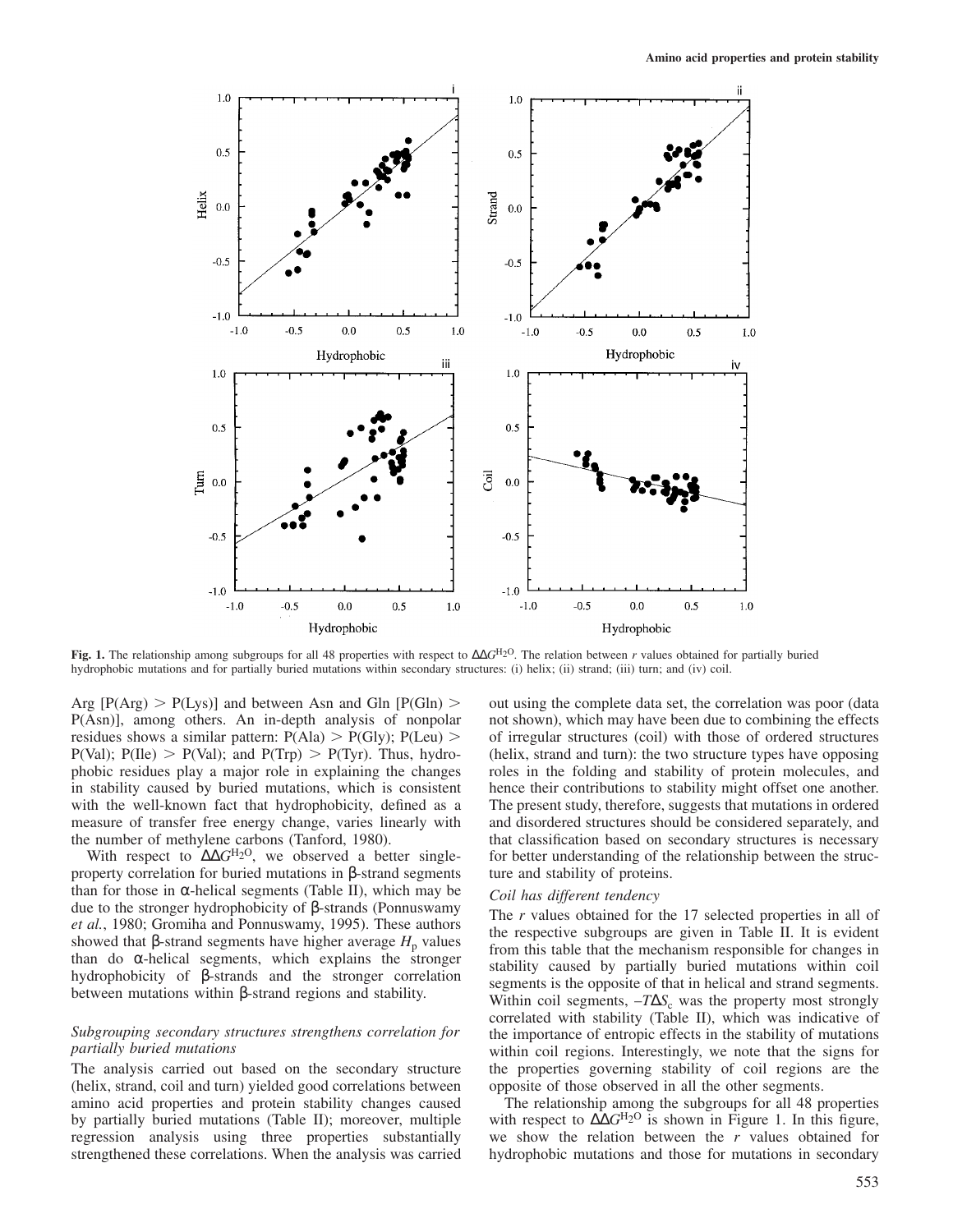

**Fig. 2.** Relationship between experimental and computed stability (∆∆*G* H2O) for a subset of partially buried coil mutations (set 4; nhb→hb): (**a**) without sequence and structural information; and (**b**) with structural information.

structures. We found a direct relationship between hydrophobicity and ordered structures, indicating that hydrophobicity plays a role in stabilizing the structures of mutations in ordered structures. On the other hand, the inverse was found for coil regions, which are destabilized by hydrophobicity. We also observed that a coil behaves in a manner opposite to that of a helix, strand or turn; *r* values are  $-0.82$ ,  $-0.68$  and  $-0.71$ , respectively.

### **Importance of hydrogen bonds for protein stability changes**

We found no significant correlation with stability when all mutations in coil regions were considered simultaneously. Therefore, mutations in coil regions were subdivided based on their capacity to form H-bonds: set 1, hb→hb; set 2, nhb→nhb; set 3, hb→nhb; and set 4, nhb→hb. Without considering sequence and structural information, we obtained significant single-property and multiple correlations for sets 1, 3 and 4; *r* values ranged from 0.54 to 0.95. In contrast, set 2 (nhb $\rightarrow$ nhb) showed a poor correlation. Most of the residues involved in the mutations with set 2 were hydrophobic, and hydrophobicity apparently did not contribute to the stability of coil. For the other three sets, polar and charged residues dominated the mutations, which yielded stronger correlations. These results illustrate the contribution made by H bonds and other polar interactions to the protein stability changes caused by partially buried mutations. Inclusion of hydrogen bonds in helical and strand segments improved the correlation to some extent but the data set is insufficient to carry out an extensive analysis.

# **Importance of sequence and structural information**

Information about the local sequence and/or the surrounding residues strengthened the correlation in several subsets of partially buried mutations, by an average increase of 27%. This may be due to either (i) additional information about short and medium-range interactions with neighboring residues or (ii) information about polar–polar interactions and/or ion pairs and salt bridges surrounding the mutant residues. In the case of partially buried mutations, the residues are surrounded not only by hydrophobic residues, but also by polar residues, and hence the real situation is better expressed by the inclusion of structural information. In the case of buried mutations, the mutant residues are surrounded primarily by nonpolar residues, and hence the effect is comparatively less. We illustrate the effect of sequence and structure with the following example.

In Figure 2, the relationship between the experimental and computed ∆∆*G*H2O values for mutations in coil regions (set 4, nhb→hb) are depicted; Figure 2a shows the correlation without sequence and structural information, while Figure 2b shows the correlation when structural information is included. The *r* values obtained for the two sets of data are 0.71 and 0.95, respectively. Note that in Figure 2a some of the mutants are substantially displaced from the diagonal line (G234D of 1WSY; G34D, G34K and V36T of 1BNI; and G121H and G121S of 1DYJ). Inspection of residues surrounding the mutant residue showed that along the sequence, more than 50% of both the nearby and more distant residues were polar. Furthermore, we noted the presence of at least one aromatic residue nearby most of the mutants. The inclusion of the information about the polar and aromatic residues (structural effect) strengthened the correlation, and all six mutants moved toward the diagonal line (Figure 2b). This finding emphasizes the importance of structural effects for improving the correspondence between experimental and computed stabilities. We observed a similar improvement using information about sequence. Information about the surrounding residues and three-dimensional structures yields better results with respect to partially buried mutations than to buried ones. This may be due to the fact that in partially buried regions, mutants are more likely to be surrounded by both hydrophobic and polar residues.

For buried mutations, we found that there was no significant improvement in the correlation coefficients obtained based on sequence and structural information. It increased the correlation in only two subgroups, and the improvement (0.02) was not statistically significant. This may be due to the fact that buried mutant residues are surrounded mainly by nonpolar residues, which means that non-specific interactions dominate.

### *Comparison among different measures of stability*

We observed basically the same conclusions for all three measures of stability,  $\Delta T_{\text{m}}$ ,  $\Delta \Delta G$  and  $\Delta \Delta G^{\text{H}_2\text{O}}$ . Specifically, hydrophobicity ( $B_1$ ,  $R_f$ ,  $\Delta$ *ASA*,  $-T\Delta S_h$  and  $\Delta C_{ph}$ ) and entropy  $(-T\Delta S_c)$  are the dominant factors, respectively, in all data sets of buried mutations and in coil regions of partially buried mutations, for these three measures of stability. Interestingly, for ∆*T*<sup>m</sup> and ∆∆*G* (the data obtained from thermal denaturation experiments), thermodynamic parameters,  $-T\Delta S_h$  and  $\Delta C_{ph}$ have more influence than other hydrophobic properties, whereas other properties reflecting hydrophobicity  $(B_1 \text{ and } R_f)$